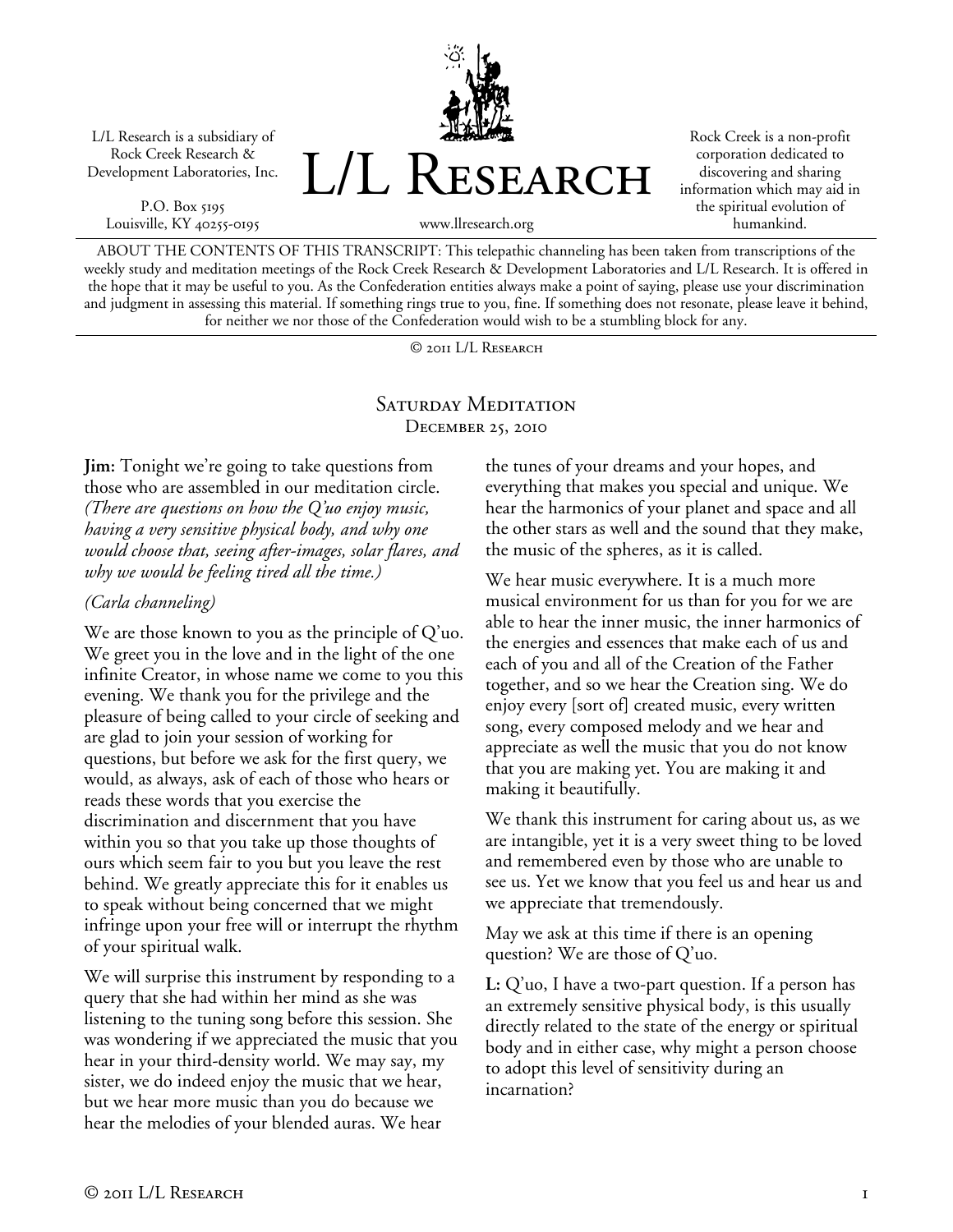We are those of Q'uo, and we understand the query of the one known as L and are glad to respond.

My sister, there are many reasons that an entity may be sensitive. However, in the majority of cases where there is an overriding sensitivity of the physical body on the level of an entity of the healing persuasion saying to you at one time or another that perhaps you are allergic to the planet, in such cases it is chosen to have a super-sensitive physical vehicle in order that the energy body might stay at a tuning which is not convenient for those of the normal sensitivities upon third-density planets such as Earth. This instrument, for instance, is often known to say that she feels that the hypersensitive physical vehicle that she has is connected with her ability to channel.

If you will think of wiring and how wiring works, you can see that a wiring that would be especially effective in inner planes or time/space work such as healing, teaching or channeling, the ability to clear the, shall we say, miasma of heavy planetary energies, would enable such an instrument to have a more clarified and accurate contact with conceptual communication which would offer the possibility of bringing through information that may be helpful to spiritual seekers. That is this instrument's rationale and, as she would say, "her story." You may try that on to see how well it fits your situation.

In general, a hypersensitive physical vehicle tends to be evidence of a person's coming from elsewhere, so that this planet is not the planet of origin. This planet is not the vibration or the frequency which has been experienced as an ongoing state, but rather there has been experience in other densities, in other environments that are more comfortably accommodating of the sensitivities involved in an entity's energy body, so that such an entity can know that he or she has made a significant sacrifice and has chosen willingly and in full knowledge ahead of time to enter into the miasma of what this instrument would call "the world of Maya," the earth atmosphere, the heavy chemical atmosphere of Planet Earth, in order to serve the infinite Creator by serving others.

Now, we are not suggesting that everyone who has a hypersensitive vehicle is destined to be or should be a channel, a healer, or a teacher. Many wanderers have chosen to come to the earth plane at this time simply to hold the light; that is to say, not necessarily to

hold the light but to hold a place where the Creator's light may shine through.

This is counter to the work ethic of your culture. It is seemingly obvious to casual thinking that entities who come from other densities to the earth density to serve are coming to serve in an outer sense. But, my sister, this is often not the case. Indeed, the majority of those who come from elsewhere to Planet Earth come to lighten the consciousness of Planet Earth by holding their hearts open and allowing the love/light of the one infinite Creator to move through their energy bodies into their hearts. And when their hearts are fully open they are able to bless that energy and send it onwards, not only with the infinity of the Creator's light but also with the very specific blessing of one spark of the Creator, which is that wanderer on Earth. As that wanderer moves through all which it must move in order to keep the heart open and to bless that light and dedicate it to the service of the entire planet, that wanderer is fulfilling his purpose completely.

We say this because we wish to loosen the bonds of your cultural preference for doing over being. There is a tremendous amount of light that is being given into the earth plane at this time by wanderers who have awakened to their purpose and who realize that they are here as citizens of eternity and citizens of Earth all at the same time—to be that union between the finite and the infinite that is able to bring infinite energy and blessing into finite circumstance.

All wanderers come to lighten the darkness. Some come for other work as well. So it is unknown to us without probing further as to what any wanderer's particular chosen work before incarnation might be, but it is known to us that all entities of whatever origin have one basic purpose and that is to love, to seek, and to share the love and the light of the one infinite Creator.

May we answer you further, my sister? We are those of Q'uo.

**L:** Yes, Q'uo. If a person has an extremely sensitive spiritual body, such as being psychic, being able to see apparitions and behold things that aren't physically noticeable to other people, what generally would be the purpose of that kind of adaptation? Is that a thing that just happens at random, or is it chosen? Are you just born with the indigo ray open? Do you have anything you could say about that?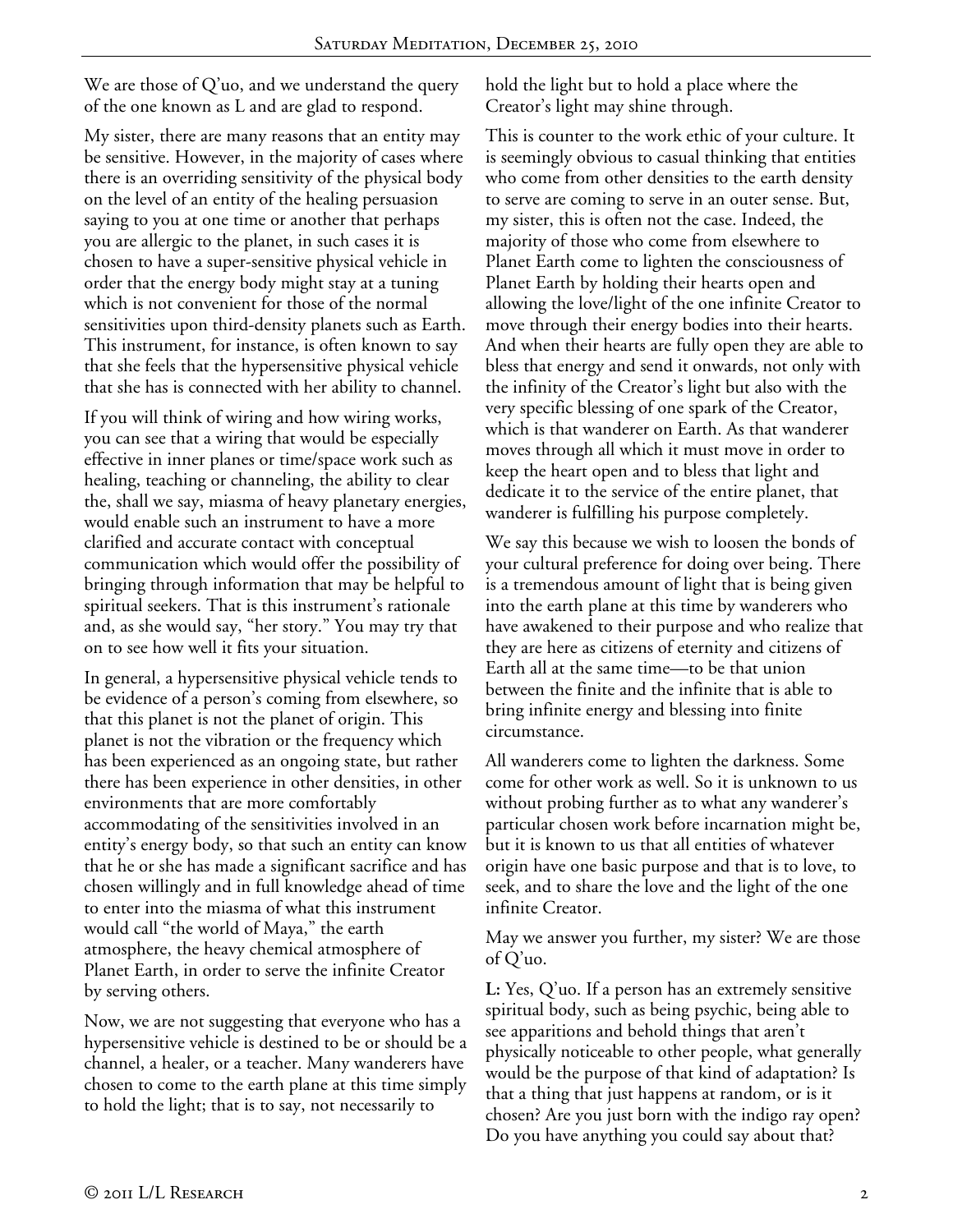We are those of Q'uo, and are aware of your query, my sister. We are glad to speak to the limit of our ability to respect your free will and will gladly do so.

There are times, my sister, when the best-laid plans, to quote the one known as Bobby, go wrong.<sup>17</sup>The plan is seldom to place one in more confusion than one experiences as a normal state of existence on Planet Earth. However, there is such a thing as unrealistic optimism, shall we say, and we find that many wanderers are those who come into the incarnation having chosen to retain enough of a good contact with the inner planes that there can be what you might call illnesses, or difficult conditions that strike. Just as a cold or a sinus infection might hit the physical vehicle, so there are times when the energy body experiences colds or fevers or periods where there has been some slight injury to the basic wiring, shall we say, of the energy body. This is not to say this is a serious illness or serious condition of which we are speaking, not something that would cause the energy body to stop working or to sever the silver cord, as this instrument calls it, but to say that there are surprises.

This instrument's surprises came because there was so much emphasis on keeping higher-density wiring. It was unseen by this instrument before incarnation that this would leave the physical vehicle vulnerable to physical illnesses. In just the same way, some may find that their wiring, as this instrument would call it, creates for them times of intense sensitivity to the energies of the inner planes that are directly contiguous to or attracted to the energy body and it is just like a physical illness, quite distracting, and is a kind of discomfort that must be managed.

The one known as L was speaking earlier of learning more information from a channeled source known as Seth<sup>2</sup>, as to how these various levels of thoughtforms and energetic essences can occur and can be attracted to or be part of the experience of a sensitive entity. We are grateful that the one known as L has run into this material, and other sources of material that, regardless of whether their origin is in dreams, in

reading, in visions, or in the simple intuitions and insights of the inner life, and has found these to be good resources in dealing with a continuing tendency towards having information which is not immediately helpful coming into the system.

In a normal person it would be as if that person might suddenly start receiving a radio station somewhere inside the head. And all of the sudden there would be a source of information that was unknown. What does one do with that? What is that for?

Well, as far as that person is concerned that person would be interested in turning it off; in finding out which tooth it is that has somehow picked up "Radio Station 99.7" and removing that tooth. And yet, at the same time, all information has its place if it is good information. So whenever there is a source of information that seems to be exterior to the normal experience of those upon Planet Earth, then we would ask the entity experiencing that extra information to evaluate it. Is it signal? Is it good information or is it noise? Is it static on the line? The treatment for good information is to pay more attention to it. And, as the one known as L has said this evening, the treatment for bad information is to pay less attention to it. We do not say "bad information" to indicate in any way that it is evil information. We use the term to differentiate between signal and noise; useful information and static or non-useful information.

So we would ask the one known as L to employ her discrimination and her discernment and favor the good information while serenely moving away from and turning down and allowing to go away the experience of static on the line.

We realize, my sister, that this is a simplistic discussion on our part, and that there are subtleties to evaluating information that are not easily addressed by words. And we trust that you will understand that which we cannot say, for there are no words to evaluate the essences that are beyond words as useful and non-useful as well as simply those voices that speak in words.

We thank the one known as L for this query and would ask if there is a follow-up to this query? We are those of Q'uo.

l

<sup>&</sup>lt;sup>1</sup> Bobby is Robert Burns, a Scottish poet. The poem to which the Q'uo group refers is entitled "To a Mouse, on Turning Her Up in Her Nest with the Plough". In context, the phrase is: "The best-laid schemes o' mice an' men/Gang aft agley,/An' lea'e us nought but grief an' pain,/For promis'd joy!"

 $2^{2}$  Seth is a spirit channeled by Jane Roberts in such books as The Seth Material. This material is still in print and available.

**L:** Q'uo, I have another related question, if no one else has one. For a couple of years now—I have a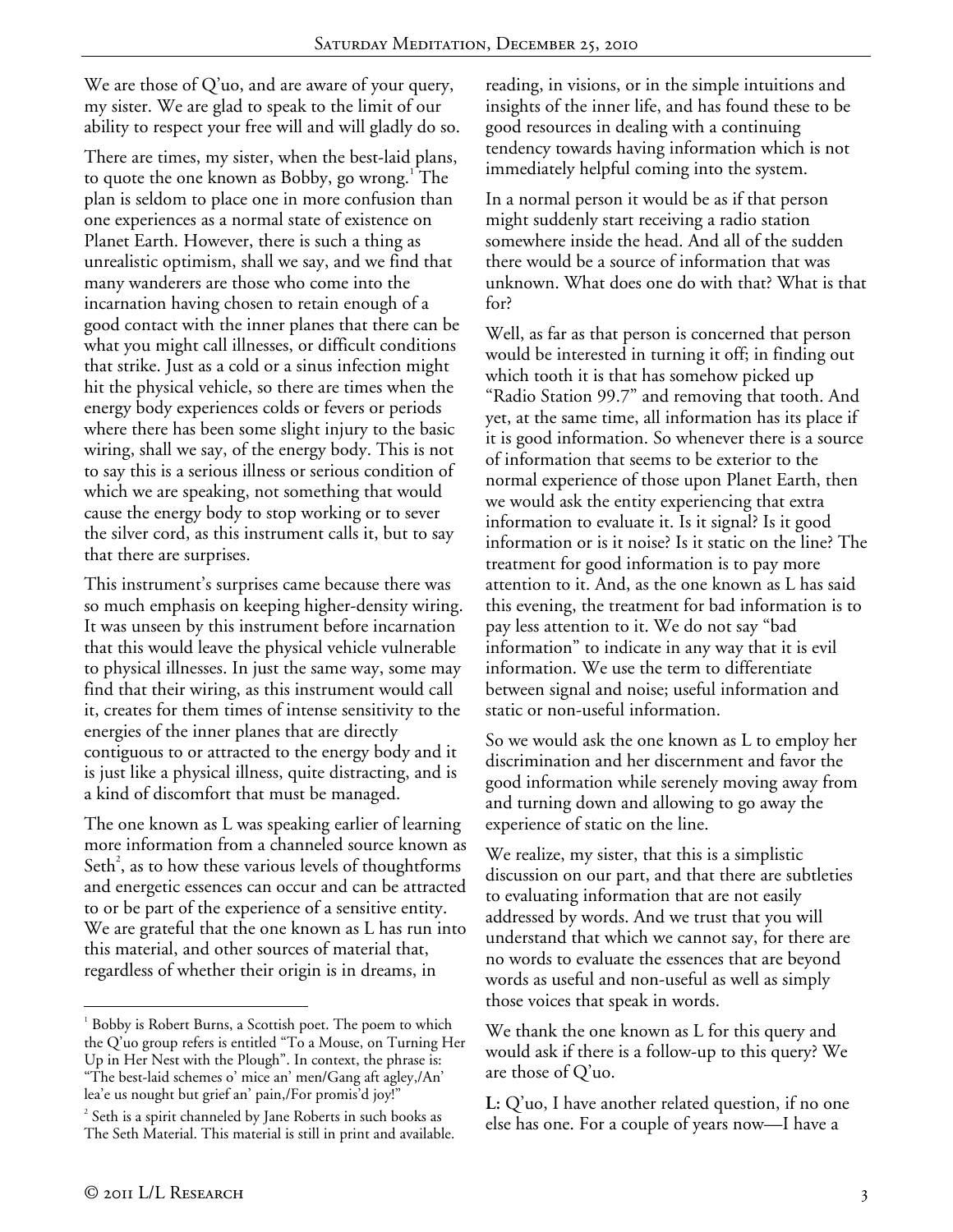hard time putting this into words—I've seen afterimages such as if I look at a red bow I'll see a transparent green bow next to it. Occasionally that image will float away or do something else. Occasionally things change colors randomly—the sky will turn purple or the pages in a book will turn yellow. There seem to just be colors floating around everything. But mainly it's just the after-images. I realize that the image I'm seeing is the after-image of the object I'm looking at. It's becoming so that I see that all the time. I was wondering if there is a spiritual significance to that or if that is just a problem with my vision.

We are those of Q'uo, and are aware of your query, my sister. My sister, we find that it does not infringe upon free will in your case to state that there is not the spiritual aspect to this phenomenon in your experience. Rather it is the result of having sensitivity to light and having eyesight that your ophthalmologist would call "weak," so that when the eye is slightly out of focus, which occurs more and more as one becomes more tired, there is an increasing amount of this kind of experience. And even when one is completely alert and well rested there is the tendency to see these effects. It is a function of the distortions of the eyes rather than having a spiritual significance.

May we ask if there is another query at this time? We are those of Q'uo.

**Questioner:** Love and light to you, known as Q'uo. I do have a question regarding our sun, the star sun. There has been some activity of fleets or crafts in and around our sun in the month of November and I was curious if you were aware of them and if so if there is anything you can tell us about that.

We are those of Q'uo, my sister, and are aware of your query. My sister, your sun is evolving and while the flares and seemingly other toxic activities have been seemingly quite active within your past days, we find that the orb itself, known as Sun or Sol, is healthy and making adjustments which are part of its evolution. It shines upon all densities in time/space but the active density for space/time is rapidly evolving into fourth density instead of third density. This calls forth from the sun light of a much denser quality. This light has more facets to the photon. It holds much more information and is much richer in its light, light that would even be considered toxic to

third-density entities but which, for fourth-density entities and above, is fully acceptable.

Therefore, for us to evaluate it from our point of view we would simply say that your sun is evolving as it should and as it must as it moves through its densities in this octave of evolution. From your point of view, however, it is certainly alarming to see the activity change upon your sun and we would simply say that the more that one is able to live by fourth-density values such as compassion, understanding, forgiveness and open-hearted love, [the more] the physical vehicles connected with each of you will be able more sturdily to deal with the qualities of the light of your sun as time goes on.<sup>3</sup>

May we answer you further, my sister? We are those of Q'uo.

**Questioner:** I was … no, that's fine. Thank you.

We thank you my sister, and we thank you for our Christmas present, that you wished us love and light. It felt wonderful to us and we thank you for that.

May we ask if there is another query in this group at this time? We are those of Q'uo.

**Questioner:** Q'uo, not only I but numerous people I've talked to, especially among the spiritual seekers, have talked about feeling very tired, very drained on all levels lately and [experiencing] an increasing, growing sense of weariness and exhaustion. I've wondered if that had anything to do with the coming harvest and the shifting energies.

We are those of  $Q'$ uo, and are aware of your query, my sister. My sister, the weariness which spiritual seekers feel at this time is indeed an artifact of the changing energy at the waning of light in third density and the dawning of light in fourth density. Fourth-density light more and more interpenetrates third-density light and, as we said in response to an earlier query, this light is loaded with information. It is the light of love and understanding and the burden of information that it carries is heavy. It carries more truth than third-density light. It carries more truth than third density can use comfortably.

<sup>-</sup><sup>3</sup> The instrument did not hear and did not answer the question actually asked, which was about UFO activity in and around the sun. It answered the question the instrument thought she heard, about solar flare activity. As the Ra group said in Session 69, Question 15, "Although there are no mistakes, there are surprises!"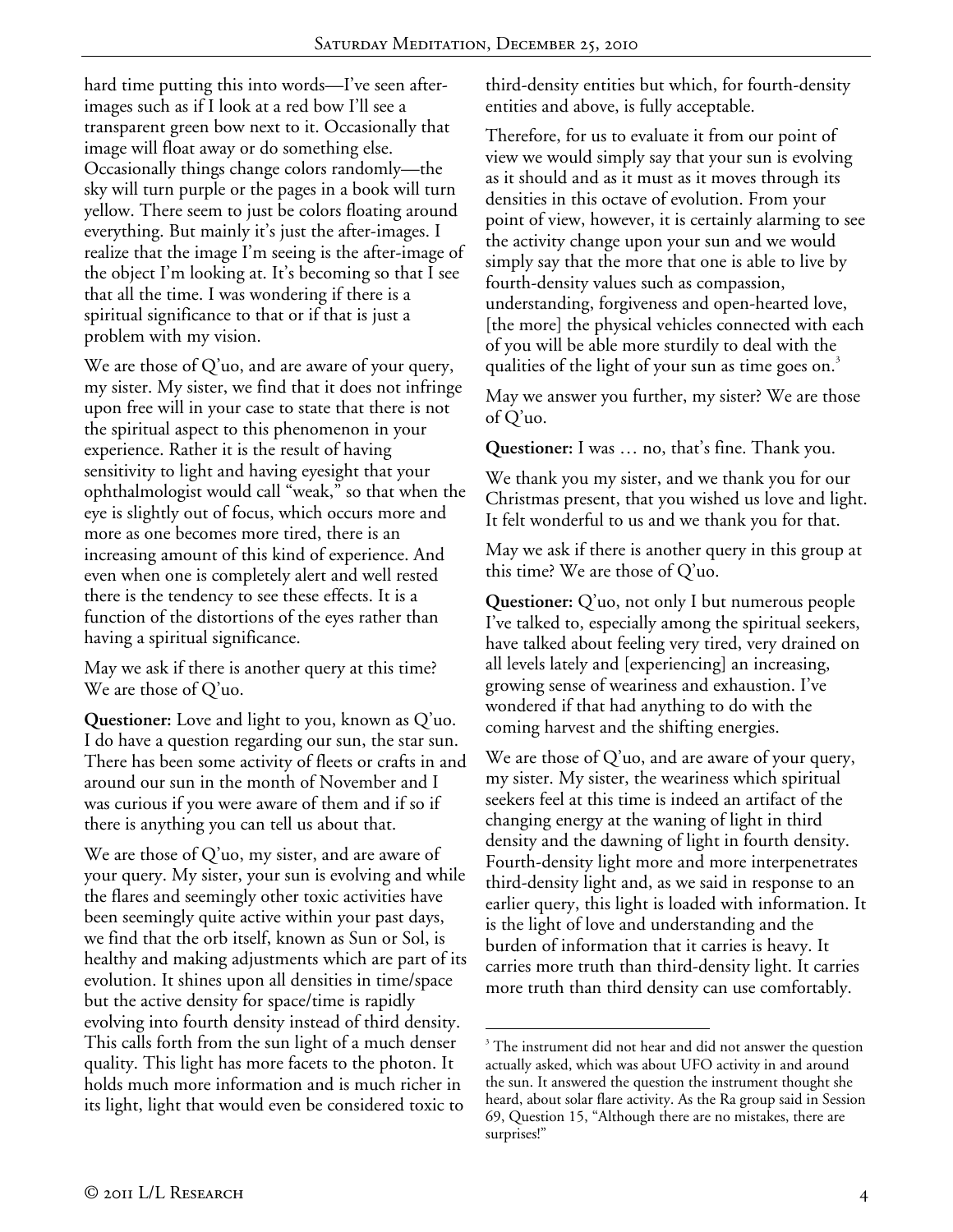This means that those who are already awake and already seeking are now seeking under more of a strain than they might have, say, thirty or forty years ago even, and certainly more than one hundred or two hundred years ago.

There are truths which are inconvenient for thirddensity entities to behold, largely having to do with the interconnectedness of all being and the unity of all being, so that the deeds done by another are the deeds done by the self. That which seems repugnant to the self, yet is done by another, somehow feels as though it has been done by the self. And this, my sister, is because there is a great deal of truth in the unity of all beings.

There is no truth [to saying] that one entity is responsible for the choices of another. You are not guilty because someone else has committed murder. However, you are part of the tribe of humankind and you carry the burden of the behavior and the choices of humankind. It creates of the universe a hall of mirrors for the spiritual seeker on Planet Earth today, so that the seeker is bumping up against truth. And often that truth is not what one wants to see. It is not all tied up in a pretty bow. It is not all positive. It does not seem to be fair; that is, it does not seem to be beautiful or true or just or equitable. And yet you see all these things because you are being bombarded constantly by fourth-density light.

So, yes, there is every reason to feel more tired than usual, to be weary with the world's heavy energies. And yet you came here to serve. This is the moment for which you sacrificed so much. Now you are here. Now you are on the ground. Now you are in the midst of the fire, and it certainly is wearying. Yet comfort yourself with the knowledge that you did not come here to fix things. You came here to love things—to love yourself and to love those around you, to love all of the tribe of humankind and, above all, to love the Creator.

Therefore, it's all right to feel weary. One feels weary at sundown. And it is truly sundown for your planet and your people. At the end of this incarnation, each of you shall walk the steps of light. This is your last incarnation upon this particular planet in this particular environment. Consequently, rejoice in your time, however wearying it may seem. You are in the place you sacrificed comfort and family and the remembrance of how things truly are, [so that you could] serve and to learn. And you are serving,

my sister and you are learning. And so are all of those who seek at this time.

May we answer you further? We are those of Q'uo.

**Questioner:** I would just ask that as the harvest comes to pass in the next coming years and the Earth is completely in fourth-density light, will there be a chance of seeing this tiredness lifting, or is it likely something that will endure to the end of the incarnation?

**Carla:** Jim, would you repeat that?

**Jim:** She's asking if this tiredness that she's feeling is something that will endure to the end of the incarnation.

## *(Carla channeling)*

We are those of Q'uo, and are aware of your query, my sister, thanks to the one known as Jim who enabled this instrument's ears to work.

My sister, you will find this weariness to be not only permanent but that which builds upon itself. It is not too much to carry, but it is a weariness that cannot be completely renewed to lack of weariness by sleep or rest. It is an incarnational situation. Consequently, we encourage you to learn to manage it, to manage your energy so that when you spend your energy, it is spent well. There are always strategies when one has a physical disability, for instance, where one changes one's habits in order to get the most done with the least physical movement. The same holds true for the inner world.

Energy expenditure, especially when it is devoted to the energies of self-judgment, self-criticism and a lack of self-forgiveness, are energies that are unwisely spent. Once those energies are dedicated to selfjudgment and related energies, those energies are no longer free to be used for love's service. Consequently, although it may seem difficult to do at first, we encourage you at all times to come from a place of being self-forgiven, in full knowledge of your worth and with no tendency towards self criticism.

It is not that we would suggest that you stop noticing when you make errors. Self-perceived errors are helpful and mistakes are the way people learn, whatever their field of study. However, it is useless to become angry at the self because one has added two and two and gotten five. It is only necessary to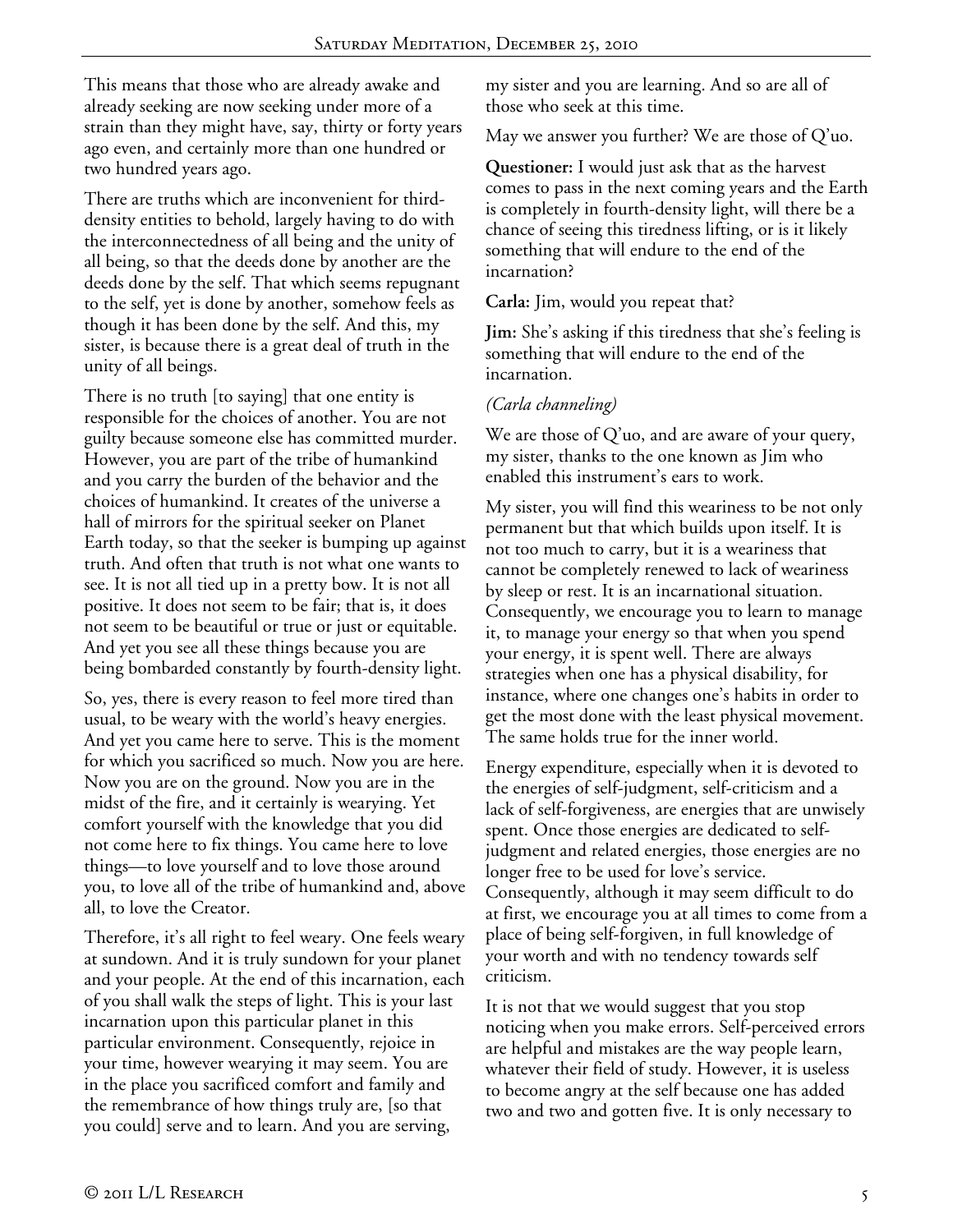note down that two and two equal four and to move from that premise in the future.

The energy expenditures that you are called to are those of love. That is why you came and that is why you remain. You are not yet done loving this planet and its people. Consequently, waste no time in judgment on yourself or on others but only spend your energy on the inner planes for those purposes of dedicating all that you are and all that you have to the service of the one Creator; to being that entity of love that you intended to be when you chose to come here.

May we answer you further, my sister? We are those of Q'uo.

**Questioner:** No thank you, Q'uo. I wanted to wish you a Merry Christmas.

We are those of Q'uo, and, my sister, you have no idea how much that pleases us. We wish you and all of those in this circle of seeking a very Merry Christmas also, for this is season of love, love unutterable, love undefiled, and love forever true.

May we ask if there is another query in this circle at this time? We are those of Q'uo.

### *(Pause)*

We find that there are no more queries in this physical circle sitting tonight. Consequently, we would ask the one known as Jim if there is a query from our larger family around the world from one who might have written in with a question. We are those of Q'uo.

**Jim:** *(Reading from a question from G, a prisoner.)* "Could you give us an example of what is 'enlightenment'? Could you please describe the attributes of an 'enlightened being' existing in the third-density earth plane?"

We are those of Q'uo, and are aware of your query, my brother. We find that enlightenment is a word that is heavily used by your people. And just as with any heavily used word, the meaning of that word has become defiled and trivialized. Enlightenment in its language-form has an etymology that speaks of light. When someone gets an idea in cartoons, we see in this instrument's mind the image of the light bulb going off: that is light, ideas, information. When someone is said to be enlightened, that means that they feel or that they have the impression that such

an entity has more than his or her share of the light of information, of awareness.

# *(Side one of tape ends.)*

## *(Carla channeling)*

The enlightened ones will choose different examples for different areas of interest. To one who seeks in a spiritual sense, the enlightened being might be a religious figure or a spiritual figure such as the one known as Jesus the Christ or a beloved minister, pastor or priest. It might be a guru, a swami, a shaman, or a practitioner of magic. It depends upon the culture as to what is seen as spiritual and what is seen as enlightenment.

To those who are fascinated with technical things, an enlightened being would be one who understood the vast intricacies of that specialty.

To physicists and mathematicians the choice of who is enlightened might well be someone such as the one known as Albert<sup>4</sup>, who was able to visualize the whole of that subject of physics, the exploration of matters at rest and matters in motion, and was able to see the whole of the discipline.

To someone in the dance or a performer of music or a poet, the choice of enlightened being is going to be different depending upon his sensitivities, his awareness of beauty, and his limitations of mind and insight.

But in general an enlightened being is one who is aware in an accurate and far-reaching manner of the nature of his environment, so that he is not only able to live serenely in the midst of the chaos that swims between every breath upon your Planet Earth existence, but is also able to share this vision that transcends the multiplicity of detail and brings together a united picture of how things are to others.

May we ask at this time, my brother, for a final query? We are those of Q'uo.

**Jim:** *(Asking a question sent in from G, of California.)* "Given the declared fact of the absoluteness of free will, how can it be infringed? Can you give a definition of the infringement of free will and how it would be possible to do work for someone else and infringe upon free will?"

 $\overline{\phantom{a}}$ 4 Albert is Albert Einstein.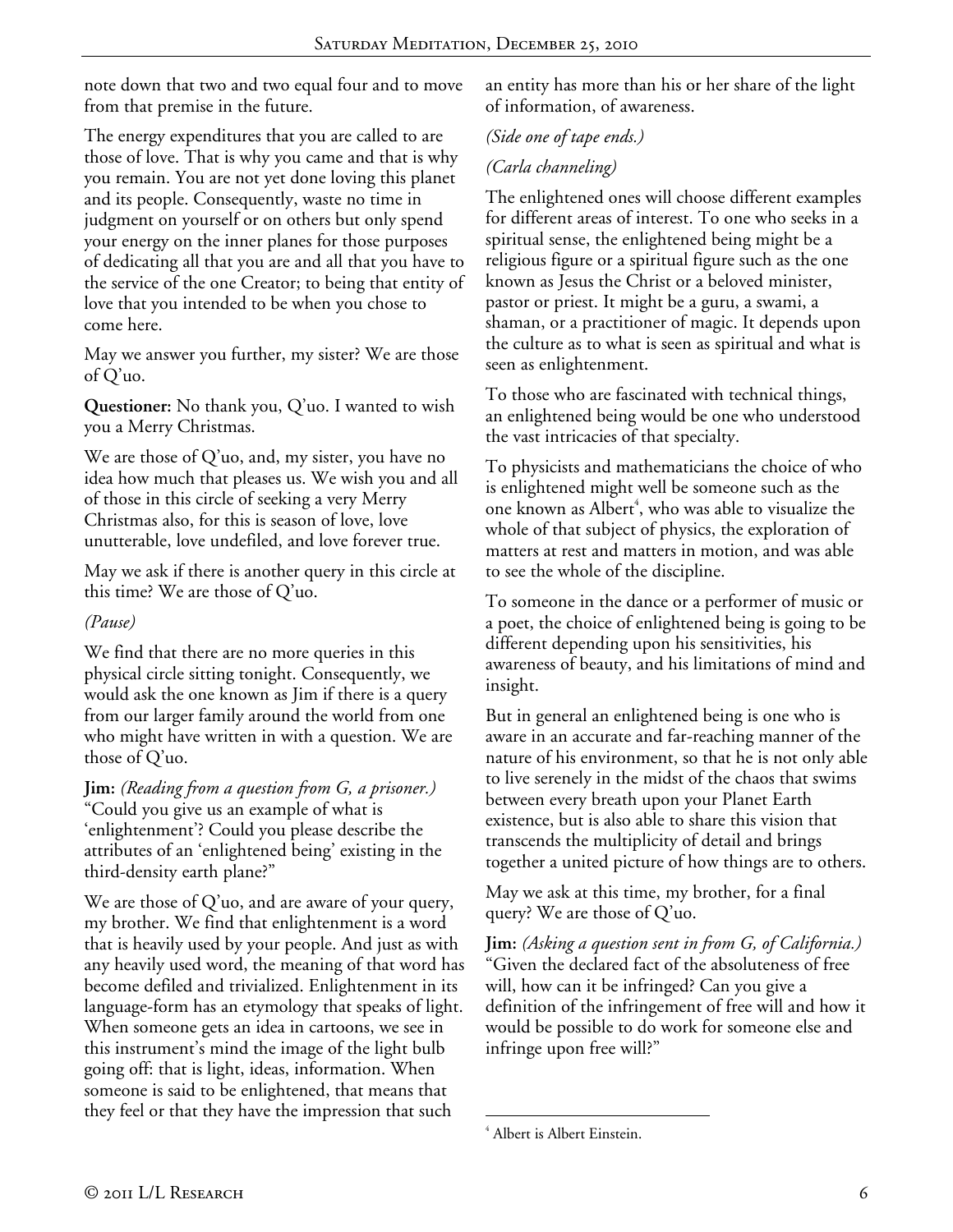We are those of  $Q'$ uo, and are aware of your query, my brother. My brother, the principle of free will is the first distortion of the Law of One. It is a principle of ethical concern that motivates us tremendously and we offer it as [a principle] which might be considered as a resource for motivating you in your ethical deliberations when you come to choice-points. It is not an entitlement. It is a principle. You were given free will by virtue of being born into an atmosphere which has this heavy miasma, the veil of forgetting, in order to regain your memory of how things truly are and what the situation truly is.

You cannot feel that you are one with all. You seem to be quite separate. You cannot feel that you are a creature of love. Sometimes you feel like you are and sometimes you feel like you aren't. Yet, my brother, you are indeed a creature of love. And as a creature of love, you came into this miasma asking yourself to penetrate it enough to remember that you are a creature of love and that you wish to behave as though you were, so that your energies are those of love, compassion and forgiveness.

You do not automatically give another person the benefit of free will. That is to say, you are capable as a human being of placing someone close to you in a situation where he is heavily oriented towards following your will instead of his own. In obvious cases of this it is generally called "blackmail," but that is one obvious example of how free will can be abridged. You can say, "You had an indiscretion in your past life and I am going to tell the world about it unless you give me money." So in order to keep that indiscretion a secret, you give the other person money. Your free will has been abridged. You have been invaded, and that has occurred within third density.

So what we are saying is that while you are creatures possessed of free will, you do not automatically retain free will in your workings with others, in your relationships with those about you.

As to how one may do work for another person, we frequently run into that consideration as we answer queries such as this one in groups such as this. Say a person asks us, "What should I do? Should I go to Indiana or should I go to Colorado?" We can, if we wish, look into the situation in Indiana, see the personnel involved there, see the connections through other incarnations, see the contracts made,

and see a lot of different things having to do with Indiana. We can look at Colorado and see what the situation would be there. And we could offer an opinion as to which would be the more effective move. Yet if we did so, we would be limiting the choices for that entity insofar as he obeyed us.

In the most persuasive situation that we have found as members of the Confederation of Angels and Planets in the Service of the Infinite Creator, we found many thousands of years ago that it was an infringement upon the free will of those of Planet Earth to appear among you so that there would be no doubt as to whether or not we were real. We found that were we to allow entities to see that we were quite real, they would then perhaps consider that we were more advanced beings than they and, consequently, that they must listen to us. And in that case, we would be in the situation of those who are preachers or priests or rabbis or gurus and who are asking people to believe them and not do the work for themselves. And we found that we could not do that, that it pulled too much away from our polarity as service-to-others beings. Consequently, we have not appeared in physical form in your skies for many thousands of years.

We realize that others have; those who are not so nice in their choices, those who specifically want to impose their will upon those of Planet Earth. However, in order to retain our positivity, we long ago chose to avoid coming among your peoples and appearing to speak from "on high," as it were, so that we would eliminate the matter of free will from what people thought. For would they not be forced to believe that those who were able to ride the deep space of the cosmos as you ride airplanes and were able to do other things that seem far beyond your abilities as human beings [would] be those to whom one must listen?

We do not wish to put ourselves in the position of authority. We wish each entity to be his own authority. And we wish to support and encourage each entity as he becomes used to taking responsibility for himself and thinking for himself. This is the role in which we see ourselves and in this role we find it a very persuasive value to hold the free will of each person high and not to do the work for that person but to allow enough confusion to remain surrounding a choice-point for that person that his choices are made in an authentic environment of free